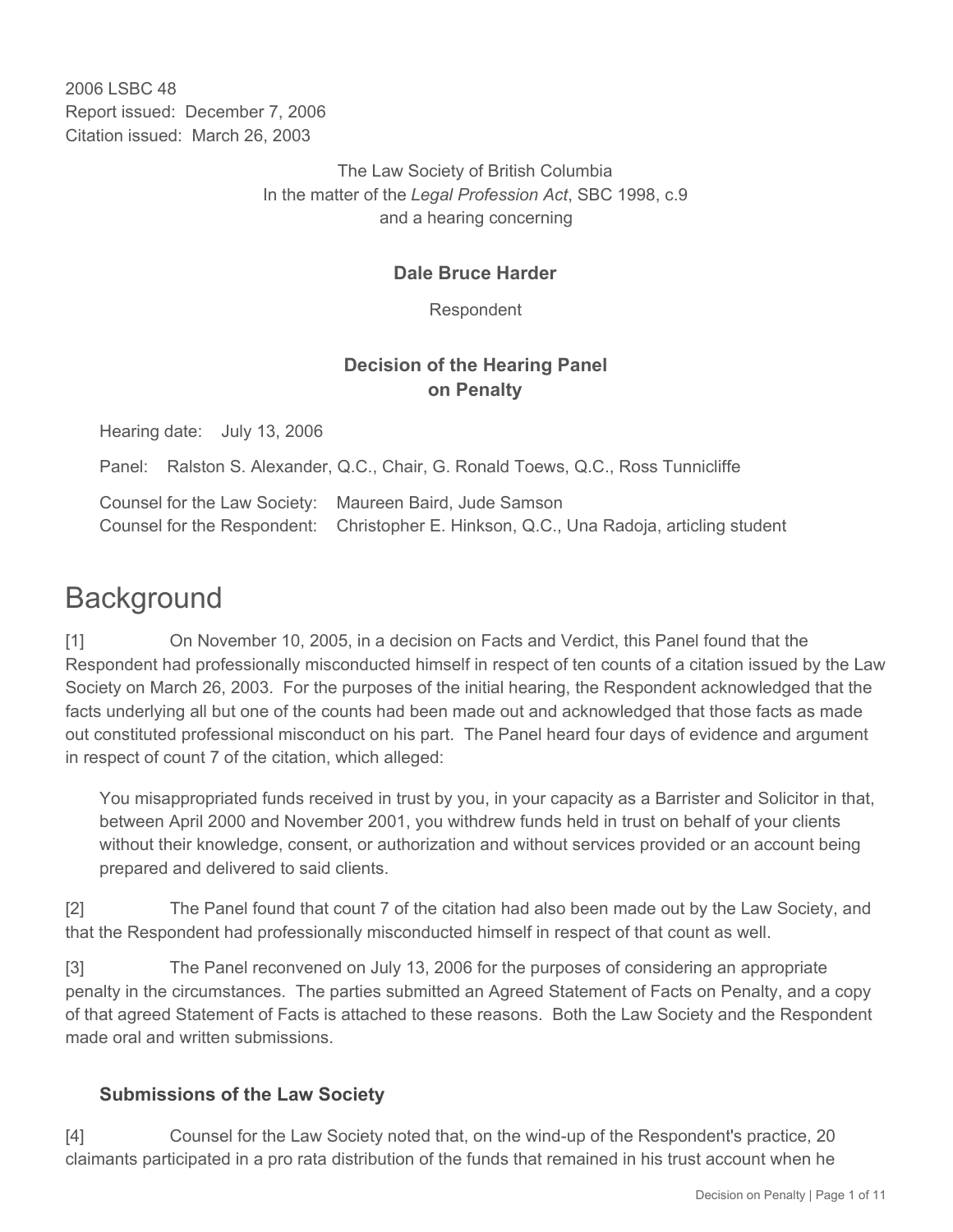ceased practice. Through that process they received approximately 60 cents for each dollar that was owed to them. The Law Society noted that of the 20 participants in the pro rata distribution, only four advanced a claim to the Special Compensation Fund. There were four additional claimants to the Special Compensation Fund in respect of the Respondent, and approximately \$23,500 was paid to compensate those individuals for the Respondent's misappropriations.

[5] Counsel for the Law Society urged the Panel to give less weight to letters of reference provided on behalf of the Respondent where they describe facts that are inconsistent with those found by the Panel, where they express opinions that the authors of the letters are not qualified to give and where they make recommendations concerning an appropriate penalty.

[6] The Law Society referred to James T. Casey in his book *The Regulation of Professions in Canada*, loose-leaf ed. (Toronto: Thomson Canada Ltd., 2003) where that author noted that the fundamental purpose of sentencing for professional misconduct is to ensure that the public is protected from acts of professional misconduct.

[7] The Law Society referred to the following statement from *Bolton v. Law Society,* [1994] 2 All ER 486 (CA) at 491:

Any solicitor who has shown to have discharged his professional duties with anything less than complete integrity, probity and trustworthiness must expect severe sanctions to be imposed upon him by the Solicitors Disciplinary Tribunal. ... The most serious involves proven dishonesty, whether or not leading to criminal proceeding and criminal penalties. In such cases the tribunal has almost invariably, no matter how strong the mitigation advanced for the solicitor, ordered that he be struck off the Roll of **Solicitors** 

[8] In a further excerpt from *Bolton* (supra), the Law Society noted that there are often as many as four elements to be considered in making the penalty order in a discipline matter. The first two elements described are a penalty element and a deterrent element. The case suggests that there are often two other purposes served by such an order: firstly, to ensure that the offender does not have an opportunity to repeat the offence, and the second purpose is described as the most fundamental of all purposes, that being:

... to maintain the reputation of the solicitors' profession as one in which every member, of whatever standing, may be trusted to the ends of the earth. ... A profession's most valuable asset is its collective reputation and the confidence which that inspires.

[9] The Law Society made reference to Gavin McKenzie, in *Lawyers and Ethics: Professional Responsibility and Discipline,* loose-leaf ed. (Toronto: Thomson Canada Ltd., 2005). In that reference, Mr. McKenzie noted at 26-1:

The seriousness of the misconduct is the prime determinant of the penalty imposed. In the most serious cases, the lawyer's right to practise will be terminated regardless of extenuating circumstances and the probability of recurrence. If a lawyer misappropriates a substantial sum of clients' money, that lawyer's right to practise will almost certainly be determined, for the profession must protect the public against the possibility of recurrence of the misconduct, even if that possibility is remote. Any other result would undermine public trust in the profession.

[10] Mr. McKenzie went on:

...in a 1985 decision [*Re Milrod*] a discipline hearing panel in Ontario recommended that a lawyer who had been found guilty of misappropriation be disbarred notwithstanding evidence that he satisfied the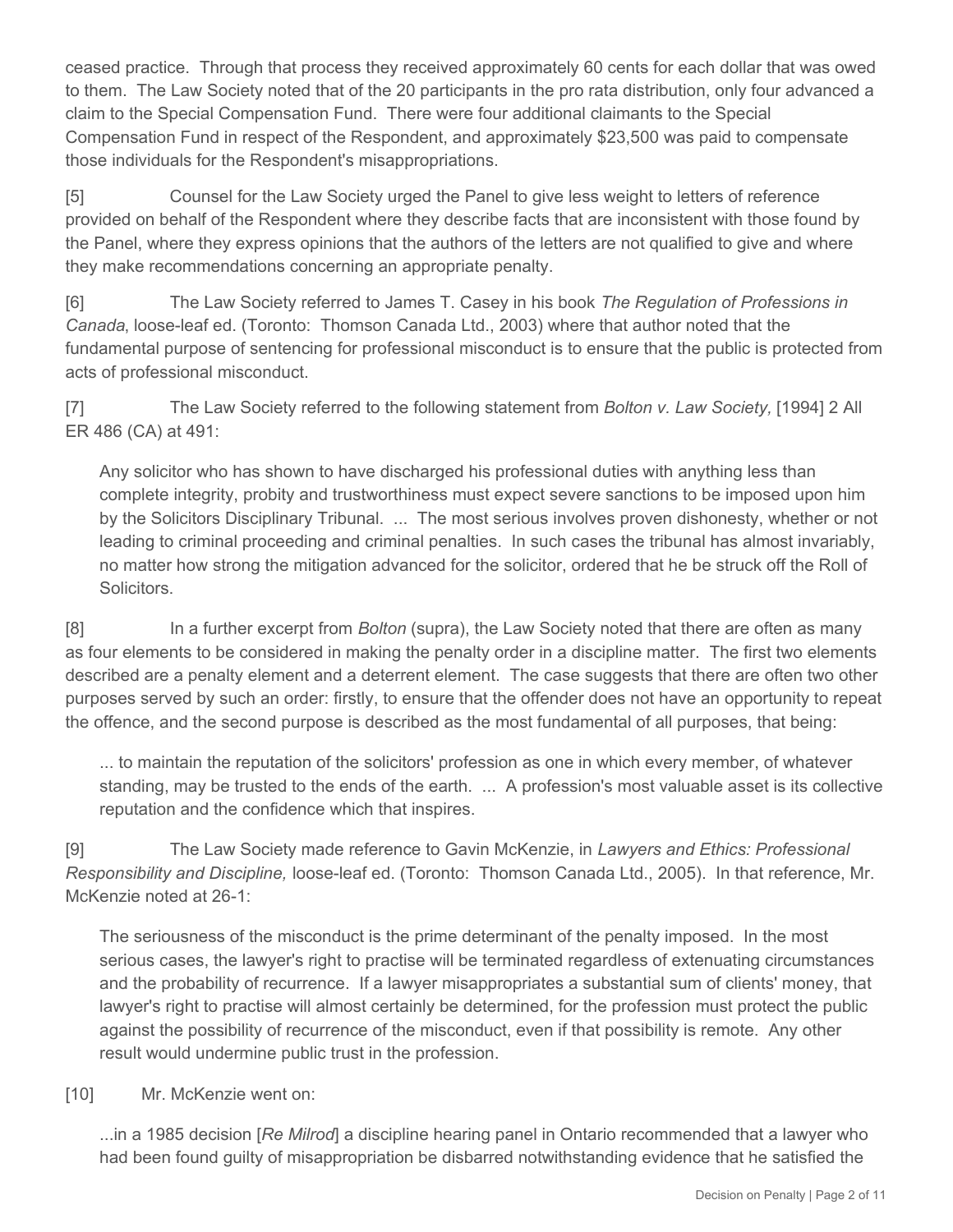panel that he was " a man who for 17 years had an unblemished record, who placed service to his clients ahead of personal gain, who was a good father and respected member of his community, and who acted at a time when he was under considerable financial and emotional stress ... " . The panel's reason:

The Society cannot countenance theft by its members, and must express its disapproval in no uncertain terms. The penalty of disbarment is not meant to be reserved only for members who are thoroughly lacking in good qualities; experience shows that the penalty attends the tragic downfall of good lawyers who succumb to pressure as frequently as it is the fitting conclusion of an evil career.

[11] Counsel for the Law Society then asked the Panel to consider the various characteristics that are set out as relevant factors to be considered when determining an appropriate penalty as those are described in *Law Society of BC v. Ogilvie*, 1999 LSBC 17. The discussion of some of those characteristics urged upon the Panel for consideration follows.

[12] The nature and gravity of the conduct proven - under this heading the Law Society noted that the misconduct was of the most serious kind, including the finding of knowing misappropriation, in an amount between \$42,396.11 and \$56,626.21. It was noted that the funds were used for the Respondent's personal benefit to pay his personal and his business expenses.

[13] The Law Society stressed that the Respondent knew what he was doing when he took these funds and that the offending behaviour went on for months or years. Moreover, numerous clients and individuals were affected by the misconduct.

[14] As the Respondent was in his late 50s at the time of these events, it could not be suggested that the events arose from a lack of experience. The Law Society further highlighted that the Respondent has not yet accepted responsibility for misappropriating the client trust funds. Throughout the hearing, the Respondent attempted to attribute blame for these actions to either his depression or to an inexperienced and untrained bookkeeper. The Law Society noted that the Respondent continued to deny responsibility for the misappropriations in his submissions to the Special Compensation Fund Committee.

[15] Counsel for the Law Society requests the Panel to promote specific and general deterrence in this case. It was suggested by the Law Society that the Respondent and other members of the profession must clearly understand that these types of misconduct will not be tolerated.

[16] Counsel for the Law Society requested that the Panel note that, in addition to the misappropriation, there were a number of other significant counts in the citation including the failure of the Respondent to pay funds deducted from employees and collected from clients on account of tax, to the Canada Revenue Agency.

[17] The Law Society acknowledged the existence of several mitigating factors to be considered by this Panel, including no history of prior misconduct, evidence of previous good character and reputation in the community, the fact the Respondent was suffering from depression at the time of misconduct, the fact the Respondent provided an Agreed Statement of Facts and admissions that reduced the length of the hearing, and finally the fact that the Respondent voluntarily agreed to cease practising law.

[18] The Law Society referred to some additional case authorities, and we will discuss them later in these reasons.

[19] The Law Society urged the Panel to disbar the Respondent on the basis of the misappropriation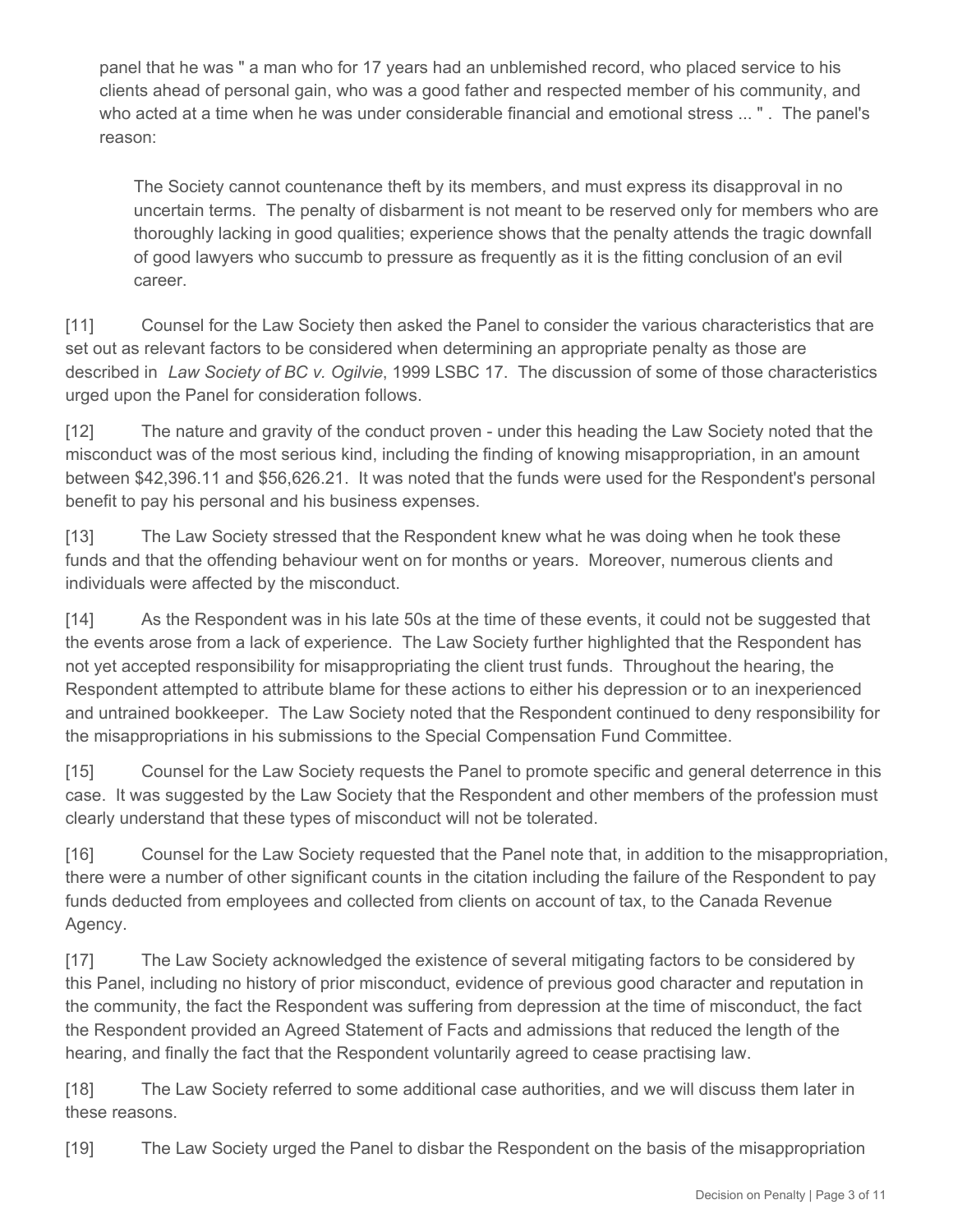finding alone. It went on to argue that disbarment ought to be imposed in light of the number and gravity of the allegations that have been proven. It argued that disbarment is generally the appropriate penalty when the Respondent has been found guilty of a misappropriation.

[20] The Law Society finally requested an award for costs against the Respondent on the basis of 60 percent of the actual costs incurred by the Law Society. In making this request, the Law Society noted that the costs are reasonable in the circumstances, that the investigation required was lengthy and complex, that the costs provided do not include any costs of an earlier engagement by in-house Law Society counsel, the fact that the hearing consumed four full days and the fact that the hourly rates charged to the Law Society by its ad hoc counsel are significantly discounted from the rates typically charged by those lawyers. The Law Society noted that although the Respondent did cooperate with the Law Society in the presentation of the case, it was, in fact, his misconduct that required the case to be conducted in the first instance.

#### **Submissions of the Respondent**

[21] The Respondent submitted, through counsel, that his misappropriation, as found by the Panel to have occurred in respect of count 7 of the citation, is " misappropriation with an explanation." The explanation, taken from the Panel's decision on Facts and Verdict, was that the Respondent " did indeed suffer from a significant and ongoing depression which has a dramatic impact on both his method of practice and his ability to do so."

[22] Counsel for the Respondent elaborated upon the deteriorating health condition of the Respondent from a period of time in the early 1990s through to 2000 and 2001, when these matters came to a head. He recalled the evidence of one of the Respondent's office staff who described his physical condition as being malodorous, and noted that sometimes he would not show up for work.

[23] Counsel for the Respondent referred to a letter from a fellow Kelowna practitioner, who had interacted with the Respondent over a 15 year period of time commencing in or about 1990. This lawyer noted some form of a mental disorder, including high levels of stress, a disheveled personal appearance and shaking hands. This same lawyer observed that, as time went on, it was generally known that the Respondent suffered from depression. He also noted that he was having considerable trouble in meeting the exigencies of the remnants of a busy practice. He observed that the practice had gotten out of control and that the Respondent was unable to cope with it. He concluded by noting that " all of the above examples are simply to demonstrate that Mr. Harder had totally lost control of his practice. I am positive he was scrambling from file to file trying to manage the volume and complexity of the issues that were beyond his capacity." Counsel for the Respondent concluded, in considering the impact of the health issues, by noting that " this was a man who was ill, confused, and lacking sufficient help to get his professional and personal life back on track. His world was spiralling out of control. The nature of the conduct cannot be considered to be as severe as the conduct of a lawyer who, in a deliberate and calculating fashion, intends to steal client funds."

[24] Counsel for the Respondent brought the Panel's attention to the fact that the Respondent was at one time a high profile and significant volunteer in the greater Kelowna community. He served as a City Councillor, as a member of the Human Rights Commission, as Trustee and Vice-Chairman of the Kelowna General Hospital Board, and he noted that many members of the Kelowna Bar have provided strong laudatory letters in support of the previous character of the Respondent. One such letter included the following observation:

One of the Respondent's colleagues has said of him as follows " there is an expression I have recently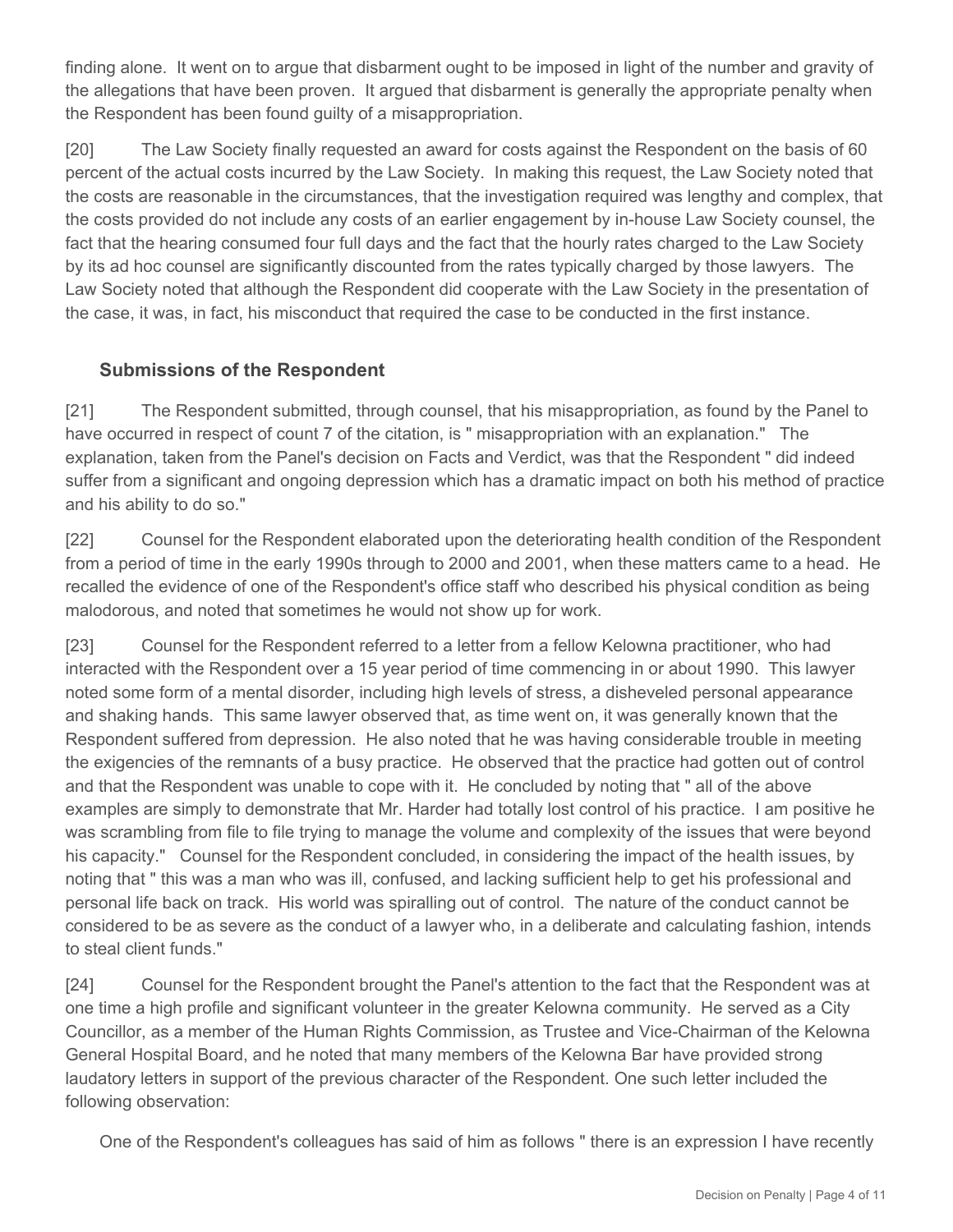heard from former clients and associates of Mr. Harder that " there is not a dishonest bone in his body." I would add my own concurrence with that statement. I truly believe that the wrongdoing committed by Mr. Harder was the direct result of his serious medical condition that prevented him from meeting his obligations and resulted in his total inability to manage a law practice as a sole practitioner. I cannot believe that there was any wilful wrongdoing on his part whatsoever.

[25] In his continuing consideration of the principles enunciated in *Ogilvie* (supra), counsel further responded that the impact on the victims was exacerbated by the delay of the pro rata distribution, for which the Respondent could have had no responsibility.

[26] Counsel noted that the advantage sought to be gained by the Respondent in this activity was to keep his head above water in avoiding creditors and continuing to practise so that he could continue to sustain his staff and his family. The Respondent argued, through counsel, that there could be no suggestion on the evidence that the Respondent intended to deliberately and actively steal clients' trust funds.

[27] Under the *Ogilvie* heading regarding the number of times the offending conduct occurred, Respondent's counsel suggested that the Panel should not treat these matters as a series of separate incidences of misappropriation, each from a separate client's trust fund, but instead the Panel should consider the matters as one continuous incidence of misconduct that began with the onset of the health issues.

[28] Counsel for the Respondent urged that the Panel overlook the fact that the Respondent has not acknowledged the misconduct and should instead credit the Respondent with an entitlement to defend against the allegations by offering his evidence as he did and that he should not face more serious penalties by reason of his failure to provide an acknowledgement of responsibility. Counsel also suggested that there is evidence the Respondent is remorseful in respect of the circumstances and that we should not assume that the Respondent is not remorseful.

[29] The Panel was asked to consider the impact that the penalty will have upon the Respondent's recovery from his depression and general mental health. In particular, it was suggested to the Panel that the Respondent is clinging to reality by a very narrow thread and that it is possible that a severe sanction for the misconduct that we have found will prevent any possible rehabilitation of the Respondent and may have more serious consequences than that. Counsel suggested that the Respondent has already lost everything that was meaningful to him, including his practice, his family and his reputation.

[30] On the issue of specific and general deterrence, it was noted that the Respondent's personal circumstances, wherein he is essentially destitute and his professional life and reputation have been largely destroyed, should be a sufficient specific deterrent. In dealing with the aspect of general deterrence, counsel suggested that the circumstances of this case are sufficiently unique that general deterrence would not be a significant factor. He asks that the displeasure of the Law Society with the misconduct be exhibited by a suspension rather than by disbarment.

[31] Counsel for the Respondent also referred the Panel to a number of authorities and we will consider those authorities later in these reasons.

[32] On the issue of the need to ensure public confidence in the administration of justice, counsel referred the Panel to the decision of the Provincial Court in the case of *R v. Robinson*, [2004] B.C.J. No. 1829. Counsel highlighted the reasoning of His Honour Judge Fratkin in that case, where he noted that Mr. Robinson had " fallen from grace and had suffered significantly in the result." Counsel analogized the circumstances of Mr. Robinson's " fall" to those suffered by the Respondent in this matter.

[33] Counsel for the Respondent concluded by suggesting that an appropriate penalty in the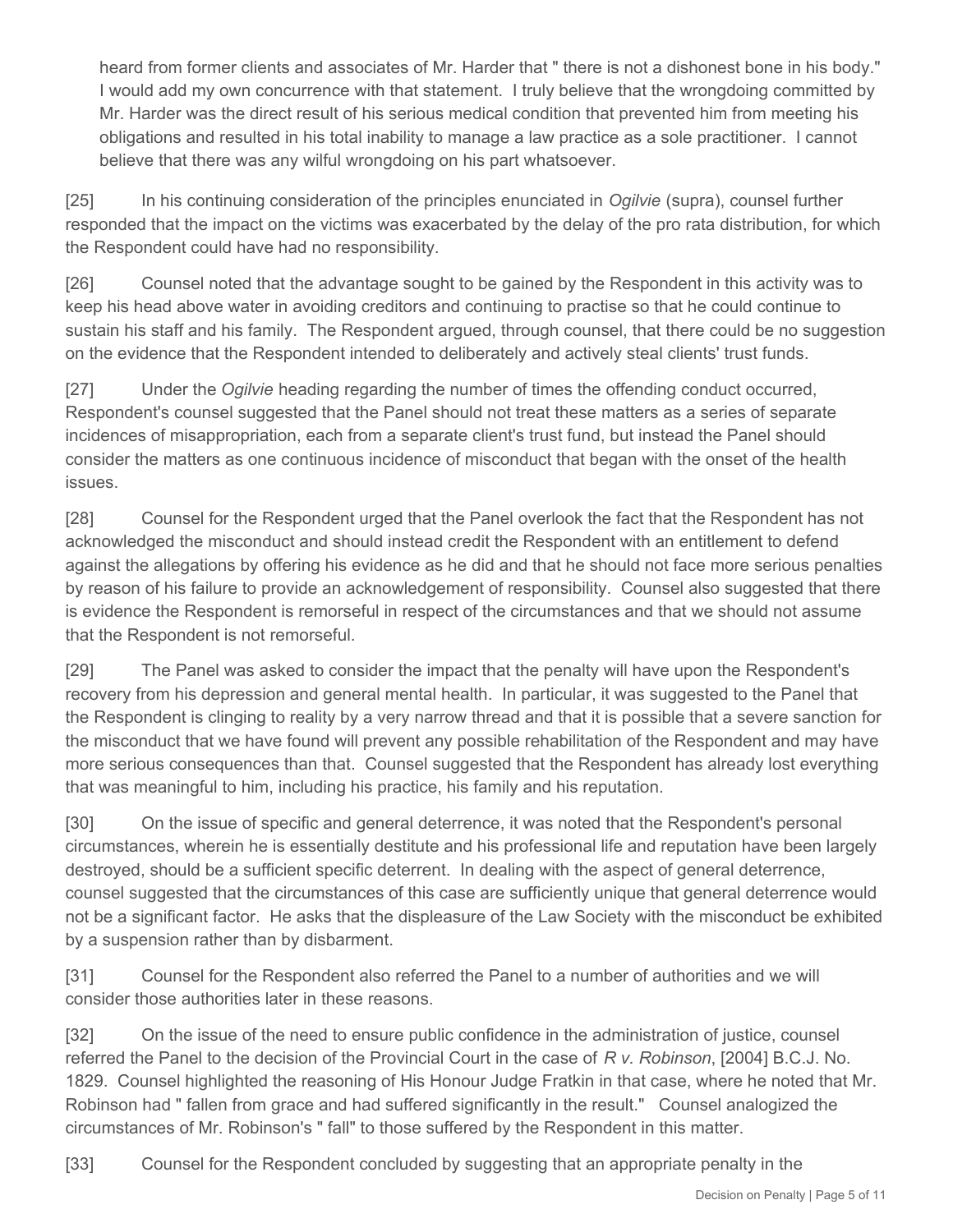circumstances is a lengthy period of suspension, which, given the Respondent's age and health, would have the practical effect of preventing him from practising again.

[34] On the issue of costs, counsel argued that the costs proposed are out of all proportion to the magnitude of the misappropriation and noted that the indemnity issue is always difficult, and particularly so where a respondent is significantly ill and financially destitute.

### **The Authorities**

[35] Much of the argument with respect to penalty in this hearing was directed to the question of whether there is any alternative to disbarment of a member of the Law Society when that member has been found guilty of professional misconduct by the misappropriation of client trust funds. Counsel directed the Panel's attention to a number of case authorities in support of their conflicting presentations on the subject.

[36] The Panel notes initially that we have accorded lesser weight to those cases provided to us that do not involve a misappropriation of funds. We considered *Lamontagne v. Law Society of Saskatchewan,* [1991] S.J. No. 165 (CA), where an appeal court reduced a period of suspension from two years to one (with a dissenting opinion). The case was concerned with a variety of allegations, including trust accounting violations and trust condition breaches. *Lamontagne* was offered as authority for the proposition that the Respondent's health condition should weigh heavily on the decision as to penalty.

[37] The usefulness of *Law Society of BC v. Nerland*, Discipline Digest 1995: No. 1 June, is somewhat limited as it describes a situation where, although there was a misappropriation of trust funds, the respondent was permitted to resign pursuant to an admission process, and the Panel was not permitted or required to make a determination about disbarment in the circumstances.

[38] Counsel for the Respondent referred the Panel to *Law Society of BC v. Andres-Auger,* [1994] L.S.D.D. No. 127. Ms. Andres-Auger was found to have misappropriated funds, although a determination was made that the member did not act dishonestly or fraudulently. The misappropriation finding came from a determination that the respondent had demonstrated an unacceptable degree of inattention, even wilful neglect to dealing with retainers received by her and the billing (or not) for work that was the subject of the retainers. *Andres-Auger* is a decision where no dishonesty or fraudulent behaviour was found. The decision is truly unique due to the unusual circumstances of the member and should be confined to its facts.

[39] In *Law Society of BC v. MacDonald*, [1999] LSBC 20, the respondent was found to have mishandled client trust funds and, particularly, failed to eliminate a trust shortage. It was determined that his mishandling of these client funds did not result in any harm to the clients and, in addition, it was determined that the respondent had the consent of his clients to deal with the funds in the way that he did. This authority was offered in support of the proposition that Mr. MacDonald was undergoing changes in his practice, experiencing family problems and was suffering from depression. The treatment he received (a reprimand and costs) was suggested as appropriate, comparable for the circumstances of this Respondent where the similarity relates to the depression issues. It should be noted that the Respondent did not have the permission of his clients to deal with their funds in the way that he did, and it cannot be said that these clients did not suffer negative consequences. It is also the case that the decision in *MacDonald* does not refer to the conduct of the respondent as " misappropriation" , but instead refers to breaches of Law Society accounting rules.

[40] Similarly in the case of *Law Society of BC v. Burton*, [2001] LSBC 01, the respondent deposited a \$1,000 retainer directly to her personal account without first preparing an account. She did perform the legal services for which the retainer was provided, and, although alleged in the citation, the misappropriation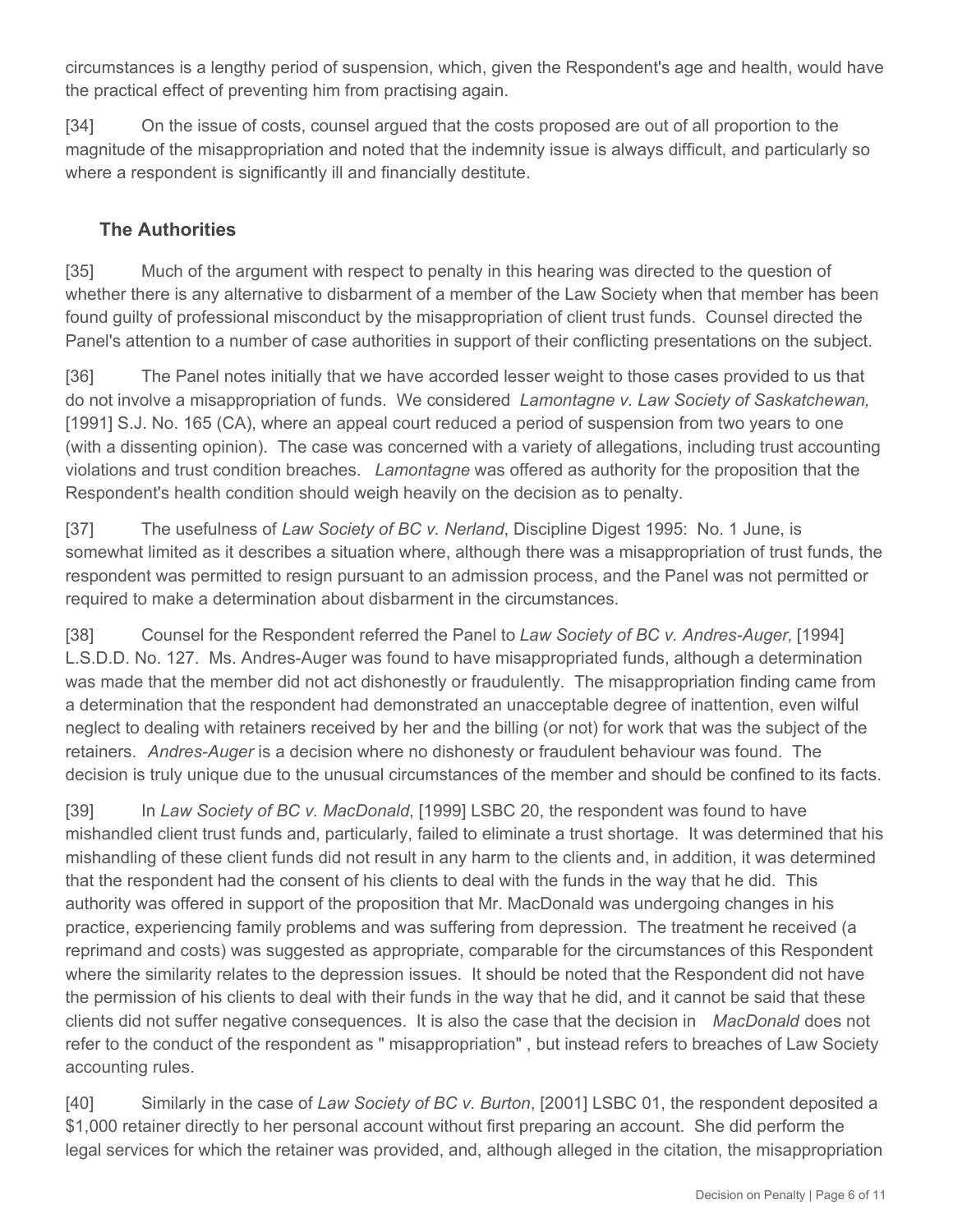count was dismissed by the Hearing Panel. It was noted also that the respondent was suffering from serious depression and that she was a ceased member at the time of these discipline proceedings. She was reprimanded and ordered to pay her own costs.

[41] Both counsel referred the Panel to *Law Society of BC v. Gellert*, 2005 LSBC 15, where the misappropriation aspect of the case involved a bill rendered for illegitimate disbursements. Mr. Gellert was also charged with failing to remit taxes collected on behalf of clients, failing to serve clients in a conscientious, diligent and efficient manner, breaching undertakings and failing to respond to communications from another lawyer and from the Law Society. The Hearing Panel found professional misconduct, noted severe depression and ordered an 18 month suspension. The misappropriation in *Gellert* amounted to \$182.40, and although it may be difficult to reconcile with the main stream of authorities, it appears that the Panel found it to be not unreasonable to consider the magnitude of the misappropriation when determining the propriety of a penalty.

[42] In *Law Society of BC v. Payne*, 1999 LSBC 44, Mr. Payne made a conditional admission that he had misappropriated over \$30,000 in client trust funds. He offered by way of explanation the fact that he felt he was entitled to the funds, but he failed to direct his mind sufficiently to his trust obligations. Mr. Payne was suffering from depression at the time of these events, for which depression he was ultimately hospitalized. The *Payne* decision is of limited value as it is a conditional admission rather than a determination of a Panel with respect to a finding of professional misconduct.

[43] We were referred to *Law Society of BC v. Ranspot*, [1997] L.S.D.D. No. 52, where the respondent rendered accounts over time to the Legal Services Society for some \$4,000 for services that had either not been performed or for which he was not entitled to bill. He also deposited two trust cheques to his general account and did not correct the resulting shortfall. There was psychiatric evidence offered with an explanation for this behaviour and it was suggested that the behaviour was aberrant, the result of depression and extreme psychological stress brought on by a marriage breakdown. The respondent was given an 18-month suspension and ordered to pay costs. The Hearing Panel considered disbarment as a penalty option but ultimately determined that the 18 month suspension would be adequate in all of the circumstances, particularly having regard to the *in extremis* condition of the Respondent at the time of the offences. We make a distinction between inappropriate billing practices and the direct misappropriation of client trust funds.

[44] In *Law Society of BC v. Reuben*, [1991] L.S.D.D. No. 10, the order of disbarment was overturned on review by the Benchers, but the usefulness of that outcome in our circumstances is limited by the fact that the misappropriation count against Mr. Rueben had been withdrawn and there was unusual psychiatric evidence offered that linked the respondent's behaviour to the fact that he was the child of Holocaust survivors.

[45] We have distinguished the *Law Society of BC v. Volrich*, Discipline Case Digest 89/4, from the case at bar on the basis that the Hearing Panel in that decision found behaviour that did not amount to misappropriation, and it did occur nearly 20 years ago.

[46] The Law Society referred the Panel to the cases of *Law Society of BC v. Hammond*, 2004 LSBC 32, where the Panel noted in disbarring Mr. Hammond, as follows:

The moneys taken by this device amounted to a direct misappropriation of client's money and for those acts, there is but one penalty outcome, absent extraordinarily extenuating circumstances. We have noted above the absence of extenuating circumstances.

[47] In the case of *Law Society of BC v. Peters,* 1999 LSBC 10, the respondent was found guilty of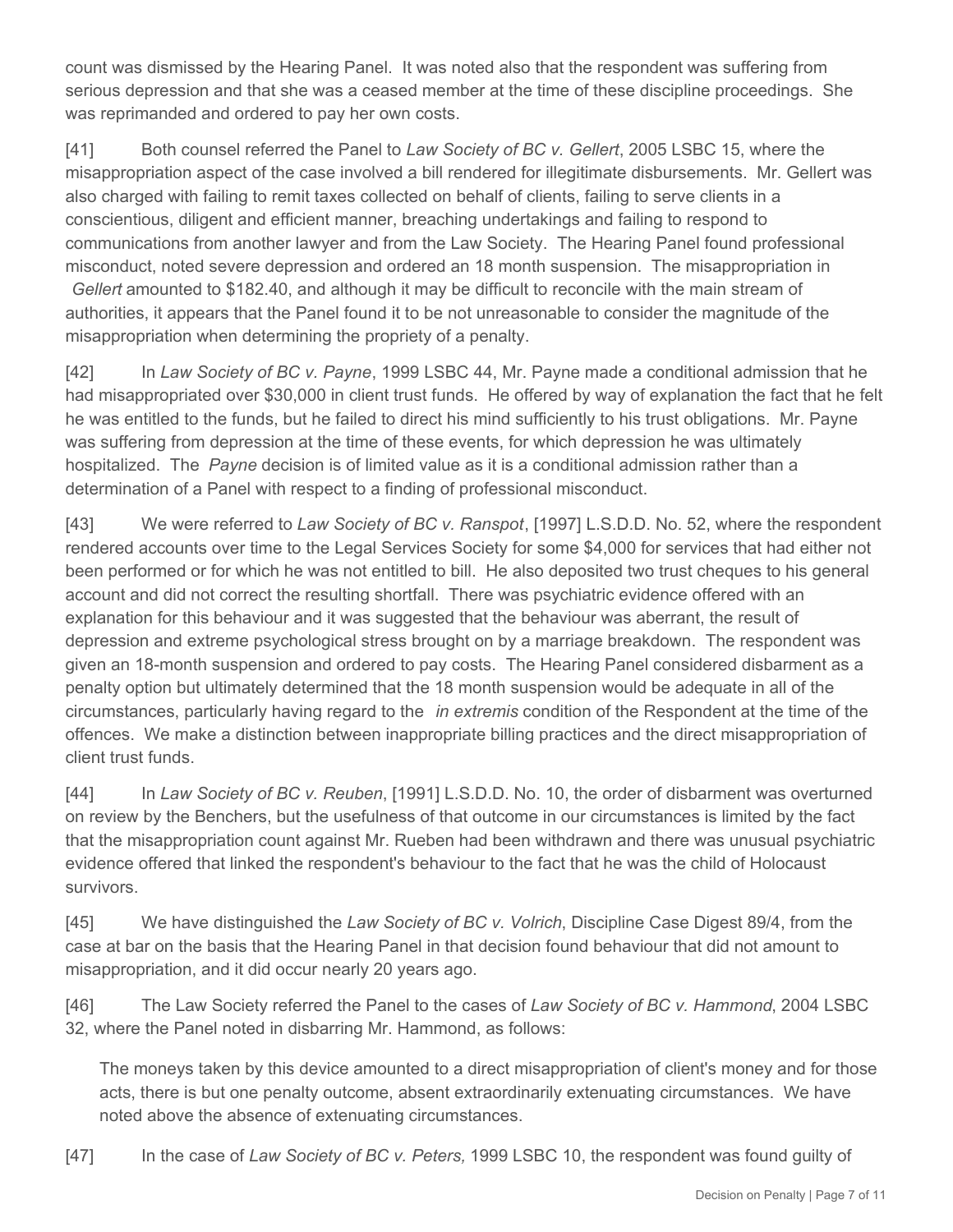misappropriating \$7,000 (being all of the money that she held in trust for the client at the time) and followed that behaviour with a series of notations in her bookkeeping records in an attempt to divert suspicion and to avoid detection. The Law Society urged upon this Panel language from the *Peters* decision as follows:

As to the nature and gravity of Ms. Peters' conduct, there can be few forms of lawyer misconduct more worthy of censure than that of theft from the client. In the absence of significant mitigating factors, disbarment is the only suitable penalty for misappropriation.

[48] The Law Society referred the Panel to *Law Society of BC v. Bjorkman*, [1998] L.S.D.D. No. 12, where the respondent misappropriated \$26,669.11 of client funds for his own personal use. He later misled the Law Society and the Court by falsely asserting that he had reached an agreement that allowed him to receive the funds. Mr. Bjorkman was disbarred.

[49] The Law Society referred the Panel to the Bencher Review of the *Law Society of BC v. Kierans* decision, which is cited as 2001 LSBC 6. The Benchers on review stated the following:

Clearly, the public mandate of the Law Society requires that instances of misappropriation be dealt with by the penalty of disbarment in the absence of exceptional circumstances such as those evidenced in *Reuben* and *Ranspot*. There are no such circumstances here. Over the span of time represented by the Citation, Mr. Kierans intentionally, systematically and, without apparent regret or remorse, appropriated estate funds to which he had no right. His victims were unsophisticated in matters in which he was expert and he abused their trust. He is unrepentant. He has sought to justify his misconduct on the basis of a medical condition which he alleges clouded his judgment and impacted his memory at the material time. That allegation is not supported by the evidence, even on a balance of probabilities.

[50] A similarity between *Kierans* and the case before this Panel is the fact that this Panel was not persuaded that the medical evidence offered in support of the Respondent's illness provided an excuse for the misconduct that was found to have occurred.

[51] In *Ogilvie* (supra) , the respondent rendered fraudulent accounts and subsequently transferred over \$7,000 from his trust account to his general account without providing any services for those transfers. Despite the fact that, since the disciplinary proceedings had begun, the respondent had suffered a debilitating stroke and was unlikely to return to practice, the Panel still felt that disbarment was required to maintain the public's confidence in the ability of the Law Society to regulate and supervise the conduct of its members.

[52] In *Law Society of BC v. Meugens*, [1997] L.S.D.D. No. 57, the respondent misappropriated \$11,500 of client funds and improperly transferred a further \$8,000 from trust. In an attempt to avoid a hearing, the respondent offered a letter of resignation and undertook to never apply for reinstatement. The Hearing Panel found that the resignation was insufficient and felt it necessary to disbar Mr. Meugens.

[53] The most recent authority on the subject before this Panel is *Law Society of BC v. McGuire*, 2006 LSBC 20. This is a decision that is based upon a very similar fact pattern where a lawyer was suffering from depression and used his trust account as a personal line of credit. *McGuire* is also similar to the case before us in that, following difficulties with the Canada Revenue Agency, Mr. McGuire operated a separate trust ledger within his trust account that was his " general" account. This is similar to the sub-ledger maintained by the Respondent within his primary trust account and through which he conducted his personal banking.

[54] The *McGuire* decision is analogous in that the respondent had no previous history of misconduct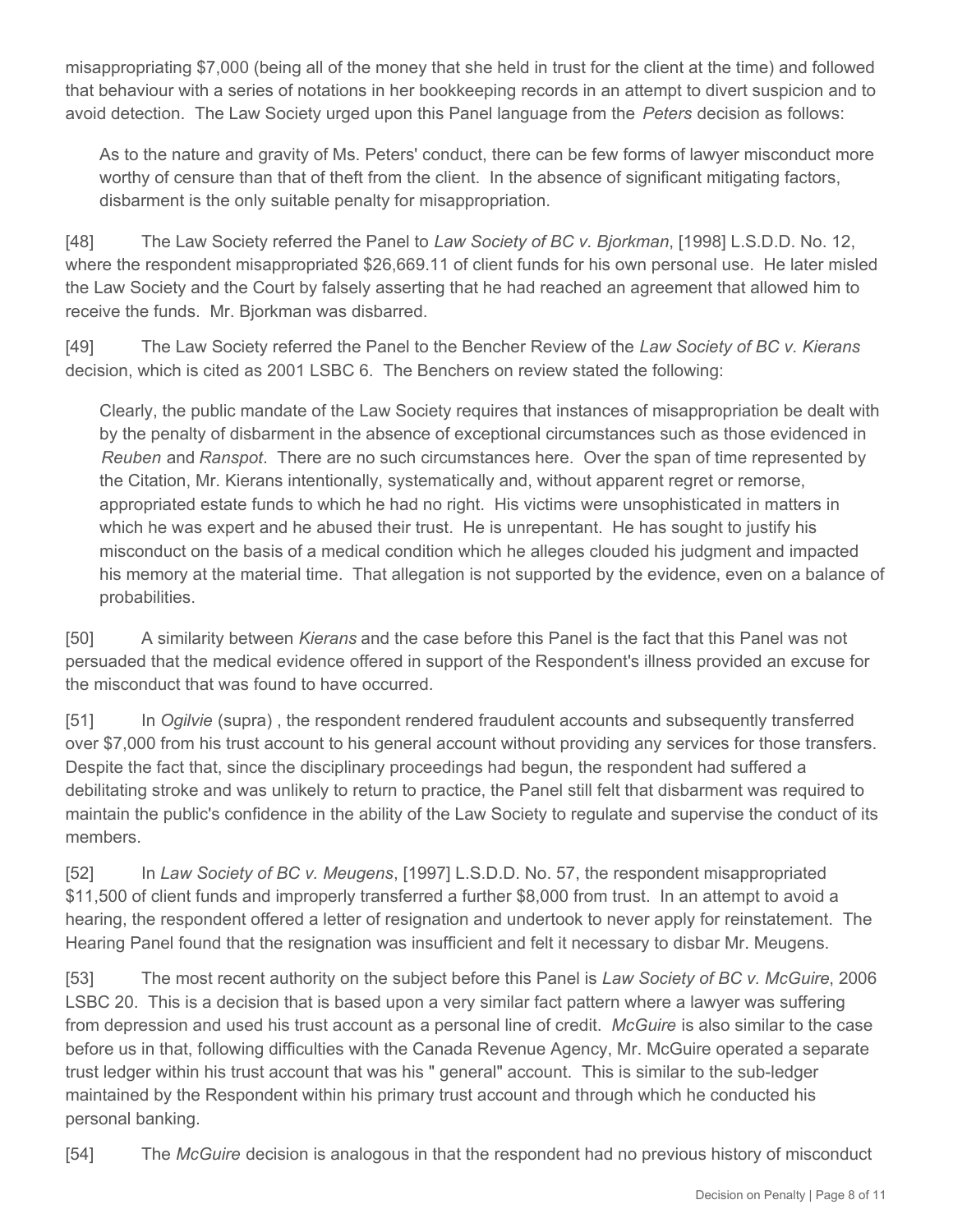with the Law Society and, like the Respondent in this case, produced an array of extremely laudatory letters of reference where each writer spoke of the high moral character of Mr. McGuire. The Panel in that case noted that the " public" to be protected was larger than the individual prospective clients of Mr. McGuire. It was the public at large that was entitled to be protected, and so the fact that individual clients of Mr. McGuire could likely be protected by conditions on his practice was trumped by the " larger" public interest, which demanded that Mr. McGuire be disbarred. It was so ordered.

### **Discussion**

[55] The Respondent comes before the Panel on the penalty phase of the Hearing with an impressive array of letters of recommendation. It is difficult to imagine how the person described in the letters of reference and recommendation could be one and the same as the person who appeared before this Hearing Panel during the Facts and Verdict Hearing and whom we found to have committed the systematic misappropriations outlined in our earlier decision. Perhaps the explanation lies in an examination of the deterioration in the practice, both in terms of quality and quantity, of this member over the later years of his practice.

[56] His practice became increasingly uneconomic, in part likely as a result of a deteriorating health situation suffered by the Respondent. In our determination on the Facts and Verdict, we concluded that the Respondent was well aware of the extent to which he was utilizing his client trust funds to support the continuation of his practice and to pay his living expenses. We were clear in our determination that his many health issues did not prevent his understanding of the deteriorating economics of his practice and the fact that he was relying upon client trust funds to stay afloat.

[57] In circumstances such as these, it is our opinion that the protection of the public demands that this Respondent be disbarred and this decision is necessary not just because we must ensure that this Respondent is no longer able to practise and that we provide a safeguard to the public by this action, but also we must generally deter any other member of the Law Society who might think that deteriorating health will offer a defence to a misappropriation scheme such that disbarment will not necessarily follow in the result.

[58] The Respondent asks for an understanding of the " misappropriation with an explanation." It is the view of this Panel that there will almost never be an " explanation" for a misappropriation that will save a Respondent from the most severe penalty available to the Law Society. There is nothing in the " explanation" offered that takes these misappropriations to any different outcome. We note that we do not accept the characterization urged upon us that it was a single event of misconduct - in our view, and much of our findings on Facts and Verdict turned on this circumstance, the daily visits by the Respondent to the bank to verify the trust account balance indicate an ongoing and repeating awareness of the trust shortage and its changing dimension. With each new personal expenditure from an already overdrawn trust account, there was another misappropriation.

[59] We must not lose sight of the clients that suffered in this result. At least 20 clients were out of pocket for some time to the extent of 40 cents on the dollar of monies entrusted by them to the Respondent. Although counsel suggested that the delay in the pro rata distribution could not be blamed on the Respondent, it must be noted that the shambles of the bookkeeping records was a contributing factor. Only four of the victims sought the relief offered by the Special Compensation Fund and we cannot know why there were not more of them involved in that process. We can safely assume that each of them will have some misgivings the next time it is suggested that they deposit funds in trust with their lawyer. That is a consequence that must be addressed by the penalty decision of this Panel.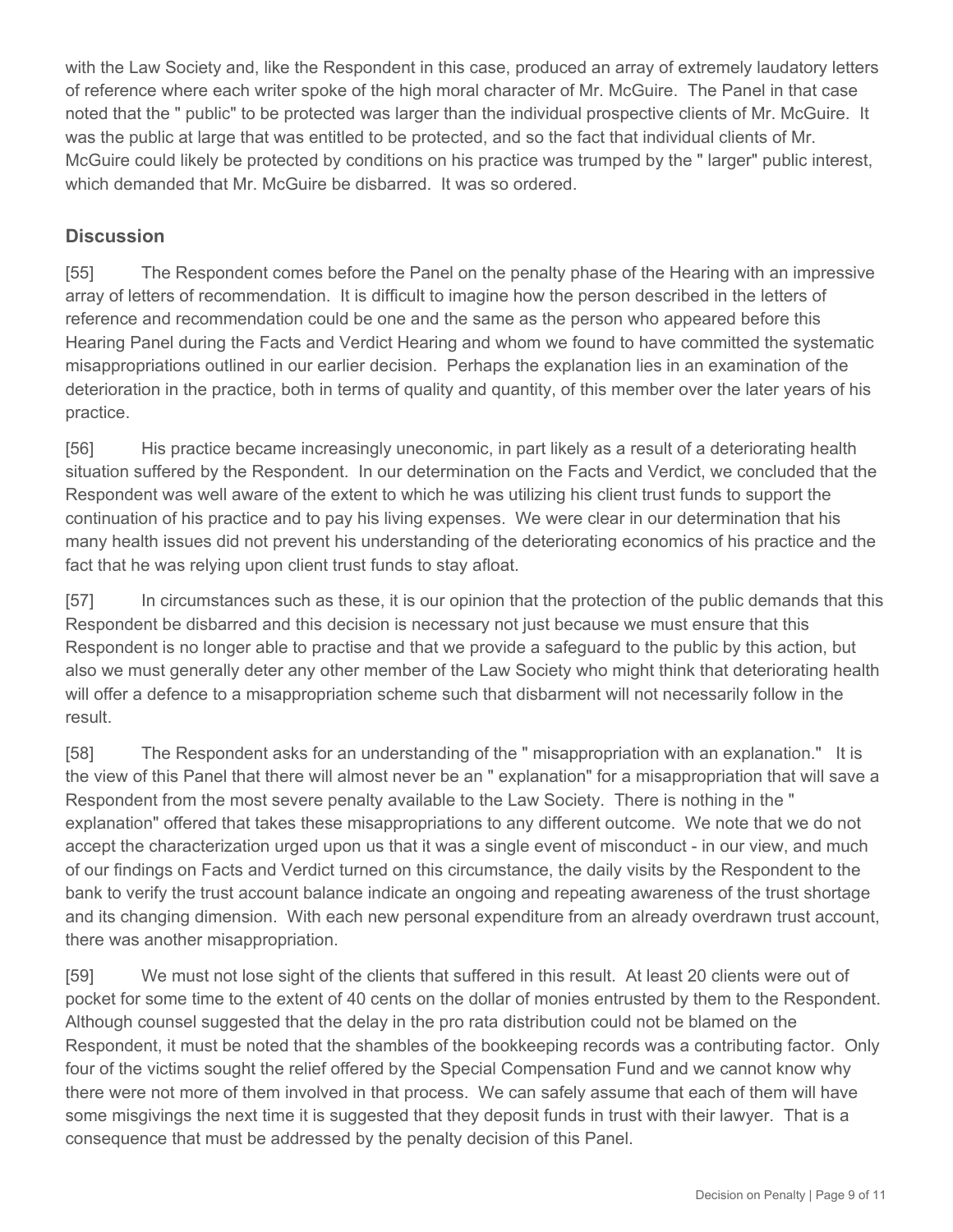[60] We have considered the extensive letters of recommendation and the exemplary career of public service that the Respondent has to his credit. Both are impressive. Are they sufficient to offset the usual penalty outcome for a substantial misappropriation? We think not. This is a situation where, as noted in *Re Millrod* (supra), " disbarment ... attends the tragic downfall of good lawyers who succumb to pressure as frequently as it is the fitting conclusion of an evil career." We also note that the reasoning of Judge Fratkin in the *Robinson* decision, referred to in paragraph 32 above, is not particularly helpful as the " breach of trust" of Mr. Robinson was not the same as that of the Respondent. Mr. Robinson was a highly regarded public figure who enjoyed a reputation for hard work in support of his causes. His reputation has suffered, but the trustworthiness of the legal profession is not called into question as a result of his conviction and subsequent conditional discharge. The same cannot be said of the outcome of the actions of the Respondent.

[61] We have also had regard for the numerous other counts of misconduct that were alleged and acknowledged by the Respondent. The multiplicity of the " other" counts might well have argued for a disbarment, even absent the substantial misappropriation. The other counts certainly must be taken into consideration when assessing the appropriate penalty.

[62] We should be clear that our decision as to penalty has not been influenced by the fact that the Respondent did not acknowledge the misconduct, either during the hearing or thereafter. We would not have come to any different conclusion in the result if the Respondent had provided a full and complete acknowledgement of the impropriety of his actions in respect of his trust account deficiencies. The question of the extent to which the Respondent is remorseful is always difficult, for we have no doubt that he certainly regrets the way in which his career in the law has ended - it is not so clear that he accepts or understands the extent of the damage he has done by his actions to the reputation of the legal profession.

[63] We have carefully considered the submissions of both the Law Society and the Respondent. The Law Society makes a compelling argument that an overarching consideration for this Panel in circumstances such as these, where there has been a substantial misappropriation of clients' funds, is that public confidence in the legal profession demands that there be a disbarment in such circumstances, except in the most extraordinary case. There is nothing extraordinary about this case - it is, unfortunately, a regrettably repetitive scenario where a member suffers a financial setback, becomes depressed and resorts to the trust account for a solution to the problem.

[64] In the view of this Panel, the mitigating circumstances in this case, including the many positive letters of reference and the significant health issues that are described at length in our initial decision, are overwhelmed by our earlier findings that the misappropriations were calculated and wilful and were not the result of a poor-health-induced debilitative state. A careful review of all of the authorities described above indicates that, in all but a very few situations where client funds are misappropriated, disbarment must follow. This is as it should be, for it is the most egregious of all possible breaches of client trust.

## Decision

[65] In the result of the foregoing, it is the Panel's decision that this Respondent must be disbarred and we order accordingly.

## **Costs**

[66] The Law Society initially submitted a Bill of Costs in respect of these proceedings which totalled \$256,000. A significant component of these costs was made up of the forensic report prepared by William